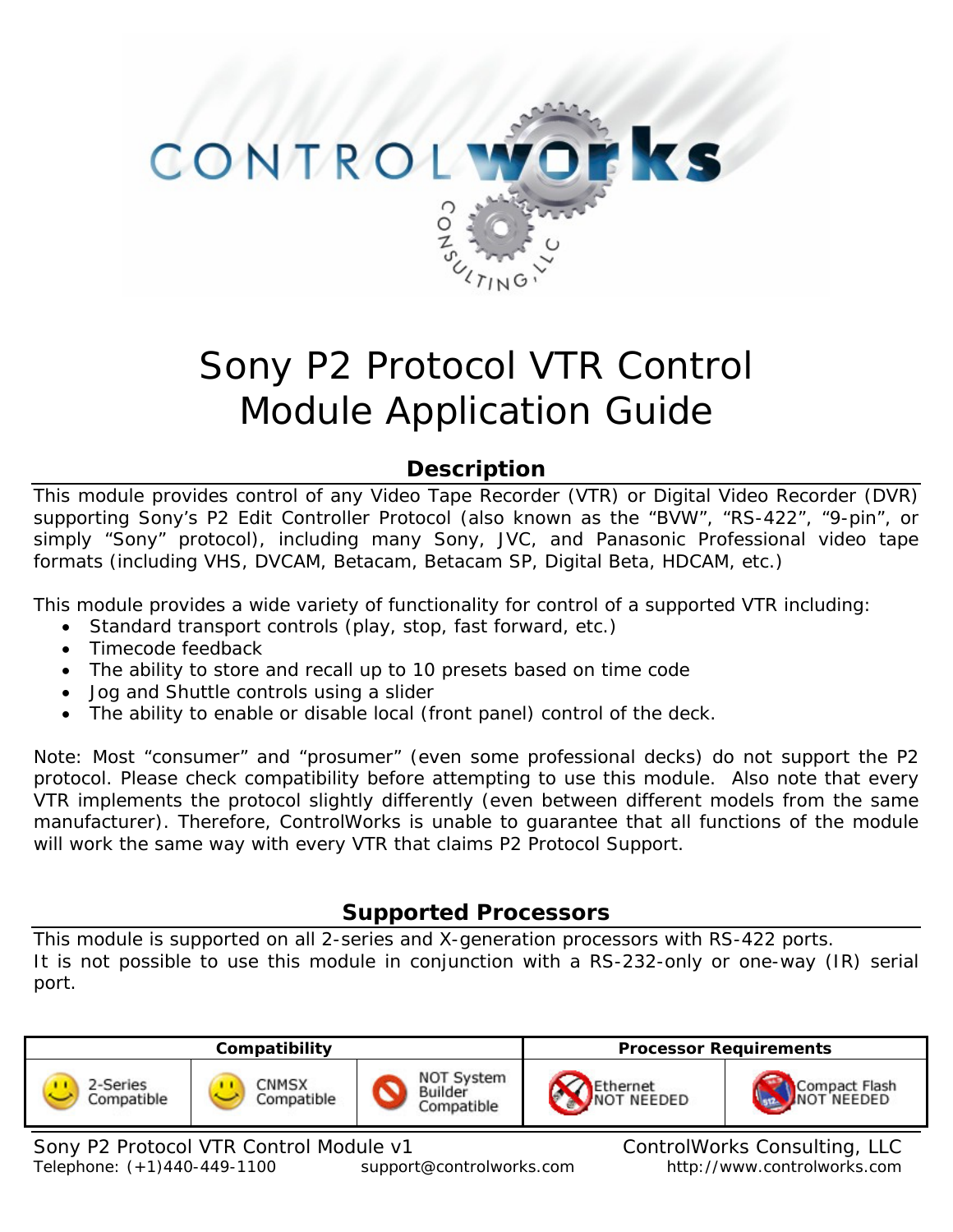# **Serial Cable Pinout**

A serial cable with the following pinout is required to connect the VTR to the processor:



Note that is necessary to change the configuration of the desired serial port in SIMPL Windows to RS422, 38400 baud, 8 data bits, one stop bit and Odd (O) parity.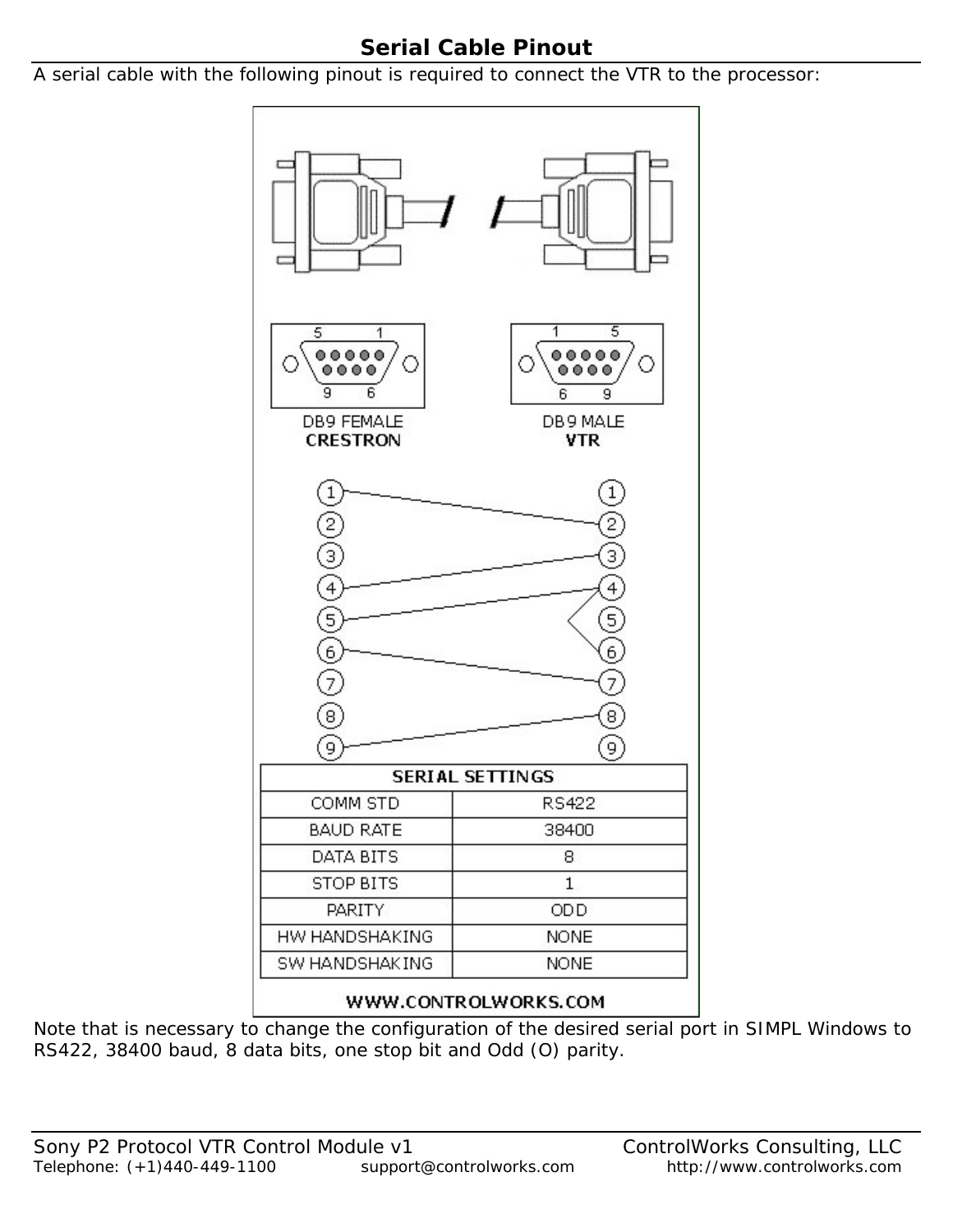# **Module Application**

On many VTRs there is either a physical switch on the unit or an on-screen menu item that must be set correctly to enable RS-422 control. Common names for this setting include "9P", "Remote", "Sony P2", "RS422", and "BVW". If this option is not properly configured, the [vtr\_in\_local\_mode\_fb] digital output will be high and the module will not control the unit as expected.

# **Using a Jog/Shuttle Slider**

To make use of the "Jog/Shuttle Slider" feature of this module, be sure to assign the slider a Digital Press Join in your VisionTools project and connect it to the module's [jog\_shuttle\_press] digital input.

# **Time Code**

By default, when polling for time code, the module will request any available time code (vertical interval, linear, or internally generated). To poll for only Vertical Interval (VITC) or Linear Time Code (LTC), pulse the corresponding input on the module.

Some VTRs will respond with any available time code regardless of what format is requested, and in some cases (if the tape is being moved very slowly or quickly, if there is not a time code decoding board installed or it is defective) will respond with an internallygenerated time code.

# **Protocol Support**

-

Various VTRs implement the protocol in different ways (for example. Some JVC VTRs seem to treat the "Jog" and "Shuttle" commands identically). Therefore, it is impossible to guarantee that all commands will function identically on all VTRs, even if "Sony P2 Protocol" support is claimed.

This module was developed in ControlWorks offices and tested using the Sony BVW-10 (BetaCam) and JVC BR-S822U (SVHS) video tape recorders and the Grass Valley Turbo iDDR Digital Recorder/Player<sup>[1](#page-2-0)</sup>.

<span id="page-2-0"></span><sup>&</sup>lt;sup>1</sup> In order to control both record and playback functions of a Grass Valley Turbo iDDR, two instances of the module and two RS-422 ports on the Crestron process or are required. The clips to be recorded and played back must be loaded using the front panel of the iDDR or the iDDR workstation software.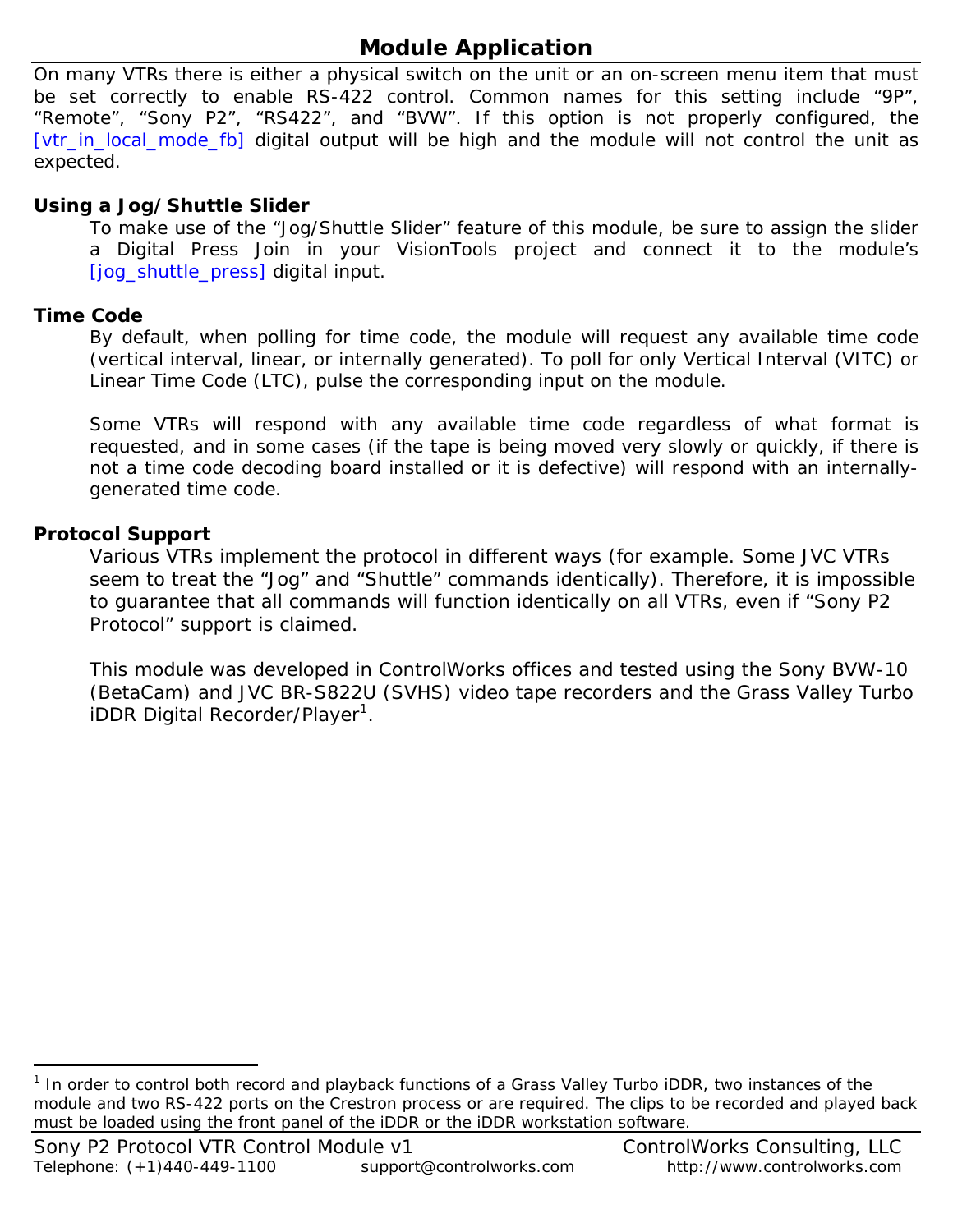# **Signal And Parameter Descriptions**

Bracketed signals such as "[signal\_name]" are optional signals

# **DIGITAL INPUTS**

| recording.                                             |
|--------------------------------------------------------|
|                                                        |
| the tape from the heads. Note: This command only       |
| functions when the VTR is in the "Stop" mode.          |
|                                                        |
| automatically executed by the deck when needed.        |
|                                                        |
|                                                        |
| time code (This is the default when the module starts  |
| up)                                                    |
|                                                        |
| polling for the time code.                             |
|                                                        |
| the time code.                                         |
| Pulse before selecting a preset to store the current   |
| time code as a position preset.                        |
| If pulsed when [ready_to_store_preset] is low, recalls |
| the selected preset by instructing the deck to go to   |
| that time code; if pulsed when                         |
| [ready_to_store_preset] is high, stores the current    |
| position as the preset and updates the preset position |
| text.                                                  |
|                                                        |
| slider                                                 |
|                                                        |
| slider                                                 |
|                                                        |
| for jog/shuttle functions                              |
|                                                        |
|                                                        |
|                                                        |
|                                                        |

# **ANALOG INPUTS**

| touch/feedback, snap to center not enabled) for |
|-------------------------------------------------|
| jog/shuttle functionality.                      |

# **SERIAL INPUTS**

vtr\_rx\$ ................................................................... Route from serial port RX\$ line.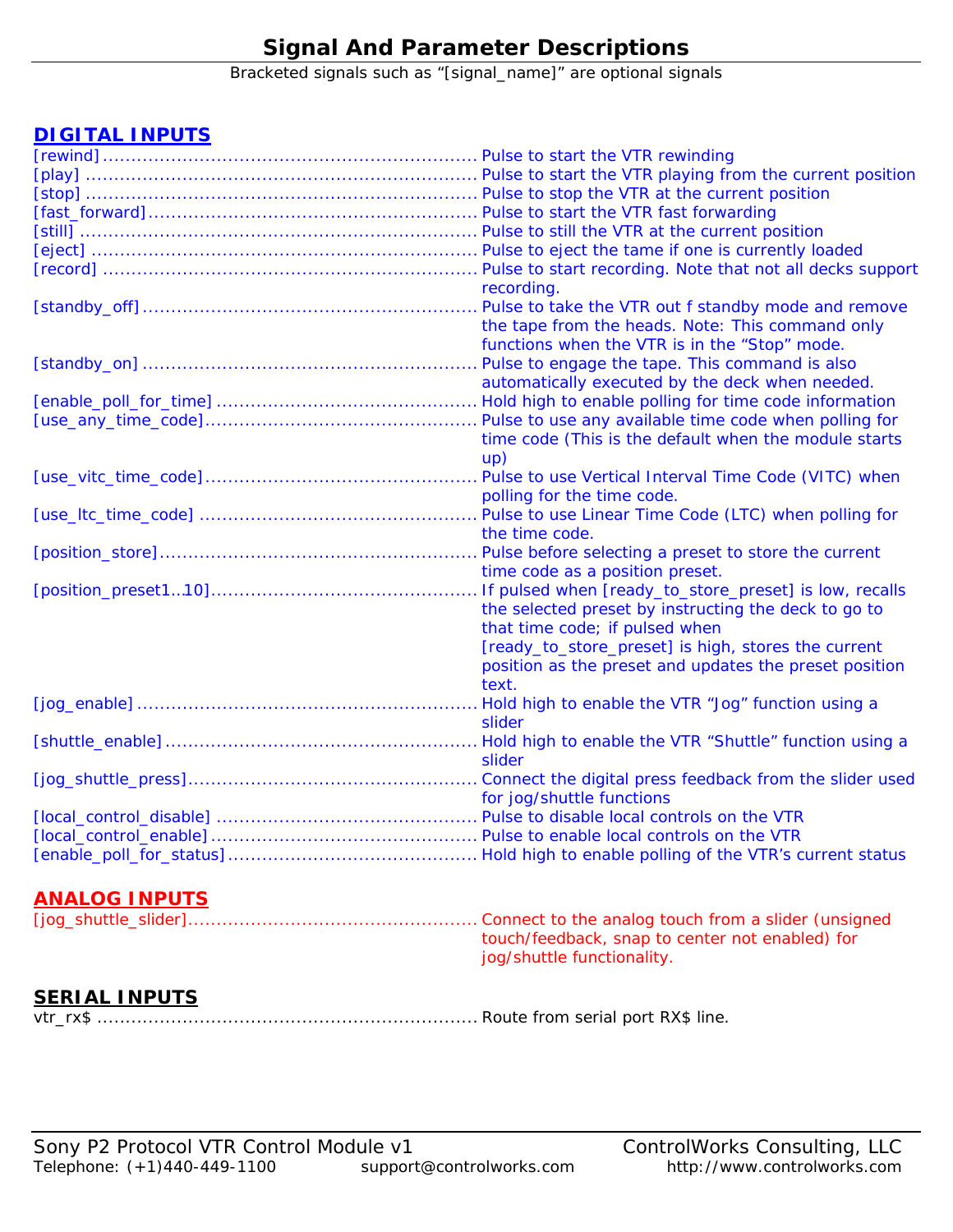# **DIGITAL OUTPUTS**

|                       | loaded                                                    |
|-----------------------|-----------------------------------------------------------|
|                       |                                                           |
|                       |                                                           |
|                       | not limited to a deck without record capabilities or the  |
|                       | "record inhibit" tab or slider on the loaded tape         |
|                       | selected). Depending on the deck, this feedback may       |
|                       | be a bit inconsistent, especially when the tape is        |
|                       | stopped, rewinding, or fastforwarding.                    |
|                       |                                                           |
|                       | on heads)                                                 |
|                       |                                                           |
|                       | has been read from the deck                               |
|                       |                                                           |
|                       | read from the deck.                                       |
|                       | Pulsed momentarily when the VTR's internal time code      |
|                       | generator provides the time code (usually due to ta       |
|                       | damaged or missing time code track, bad TBC, or when      |
|                       | jogging or shuttling at low speeds).                      |
|                       |                                                           |
|                       | [position_preset110] to store the current time as a       |
|                       | preset.                                                   |
|                       | High when a previously stored preset has been cued up     |
|                       | and is ready for playback. This digital will go low as    |
|                       | soon as any other transport command is sent to the        |
|                       | deck.                                                     |
|                       | High when the VTR is in the "Local" mode. On many         |
|                       | models, remote controls can not be utilized when the      |
|                       | VTR is in the Local Mode. This digital may be tied to a   |
|                       | subpage to provide further instructions to the user.      |
|                       |                                                           |
|                       |                                                           |
| <b>ANALOG OUTPUTS</b> |                                                           |
|                       | Connect to the analog feedback join of the jog/shuttle    |
|                       | slider if not used. This analog forces the slider back to |
|                       | the center position when it is released.                  |

# **SERIAL OUTPUTS**

| corresponding preset (in HH: MM: SS format) |
|---------------------------------------------|

# **PARAMETERS**

| VTR is running (for example, play, rewind, gast |
|-------------------------------------------------|
| forward, jog, or shuttle)                       |
|                                                 |
| VTR is idle (for example, stopped or stilled)   |
|                                                 |
| is no tape loaded in the VTR.                   |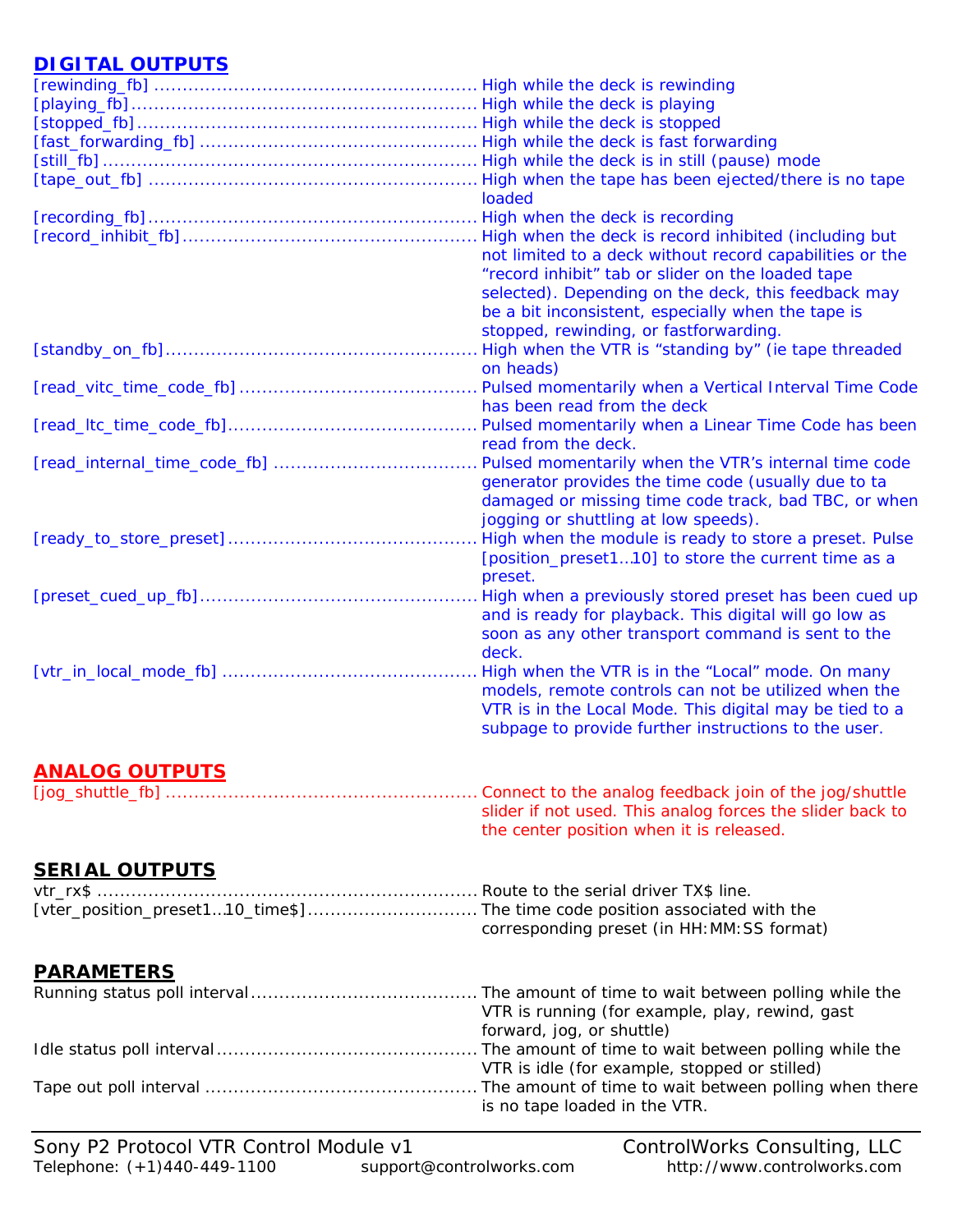This module is supported by ControlWorks Consulting, LLC. Should you need support for this module please email support@controlworks.com or call us at 440-729-4640. ControlWorks normal office hours are 9 AM to 5 PM Eastern, Monday through Friday, excluding holidays.

Before calling for support, please ensure that you have loaded and tested operation using the included demonstration program and touchpanel(s) to ensure that you understand the correct operation of the module. It may be difficult for ControlWorks to provide support until the demonstration program is loaded.

Updates, when available, are automatically distributed via Email notification to the address entered when the module was purchased. In addition, updates may be obtained using your username and password at http://www.thecontrolworks.com/customerlogin.aspx.

# **Distribution Package Contents**

The distribution package for this module should include:

| ControlWorks Sony P2 Protocol Module Help v1.pdf  This help file               |  |
|--------------------------------------------------------------------------------|--|
| ControlWorks Sony P2 Protocol v1.umc Crestron user module to insert in program |  |
|                                                                                |  |
|                                                                                |  |
|                                                                                |  |
|                                                                                |  |
|                                                                                |  |
|                                                                                |  |
| ControlWorks Sony P2 Protocol Demo TPS-4500.vtp  Example Touchpanel (TPS-4500) |  |
| ControlWorks Sony P2 Protocol Demo Pro2.smw  Example Program (Pro2)            |  |
| ControlWorks Sony P2 Protocol Demo XGen.smw  Example Program (CNMSX-PRO)       |  |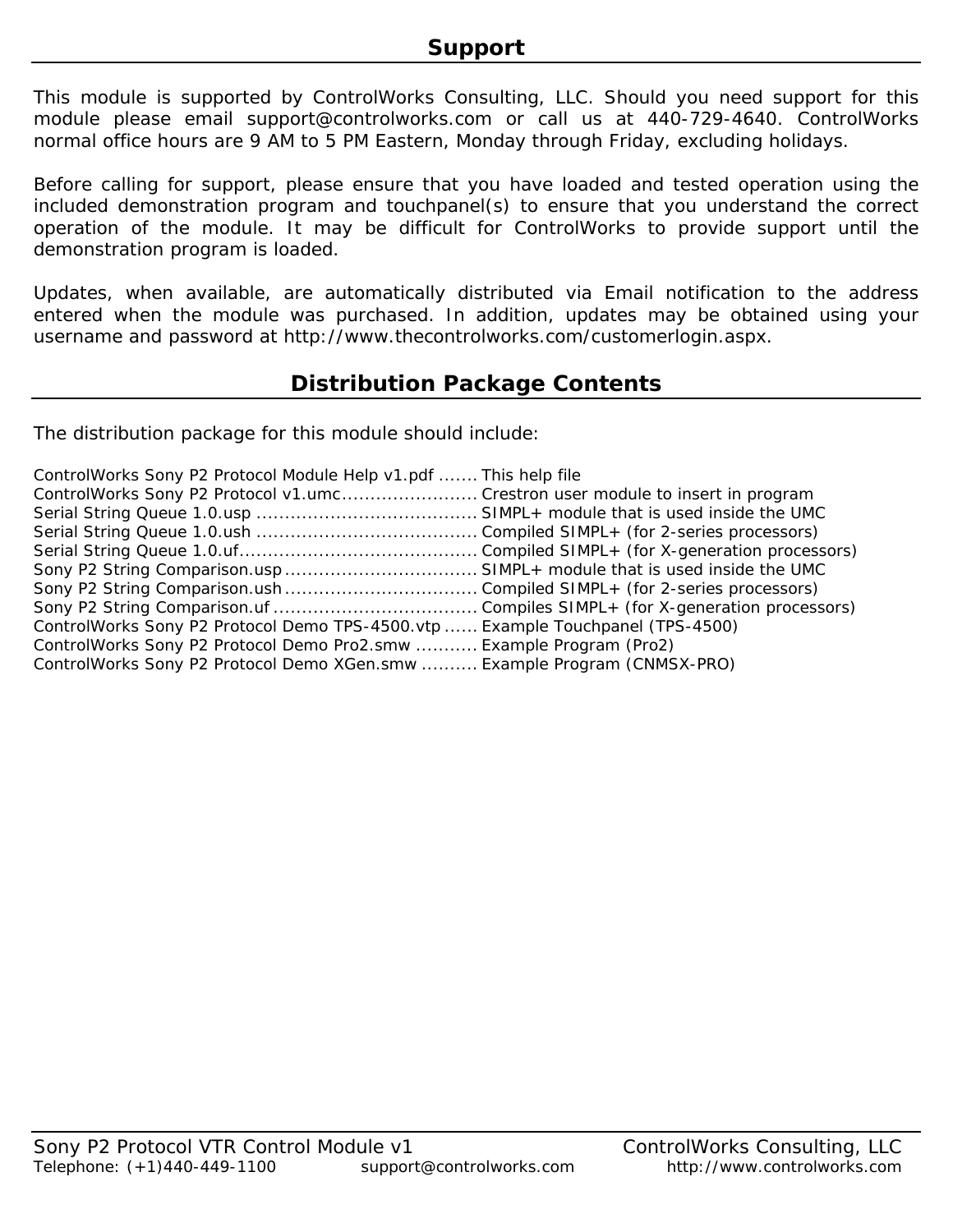# **Revision History**

NC lincoln@controlworks.com 2006.11.22 Updated help file format only; no change to module or version number

V1 lincoln@controlworks.com 2006.01.06 Initial release

# **Development Environment**

Version 1 of this module was developed on the following hardware and software. Different versions of hardware or software may or may not operate properly. If you have questions, please contact us.

#### **Hardware**

Crestron PRO2 Processor v3.137 Crestron TPS-4500 Touchpanel v2.002 Sony BVW-10 JVC BR-S822U

#### **Software**

Crestron SIMPL Windows Version 2.06.20 Crestron Database Version 17.4.4 Crestron Symbol Library Version 360 Crestron Device Library Version 360

Crestron Vision Tools Pro-e Version 3.4.2.9 Build 20051123:1